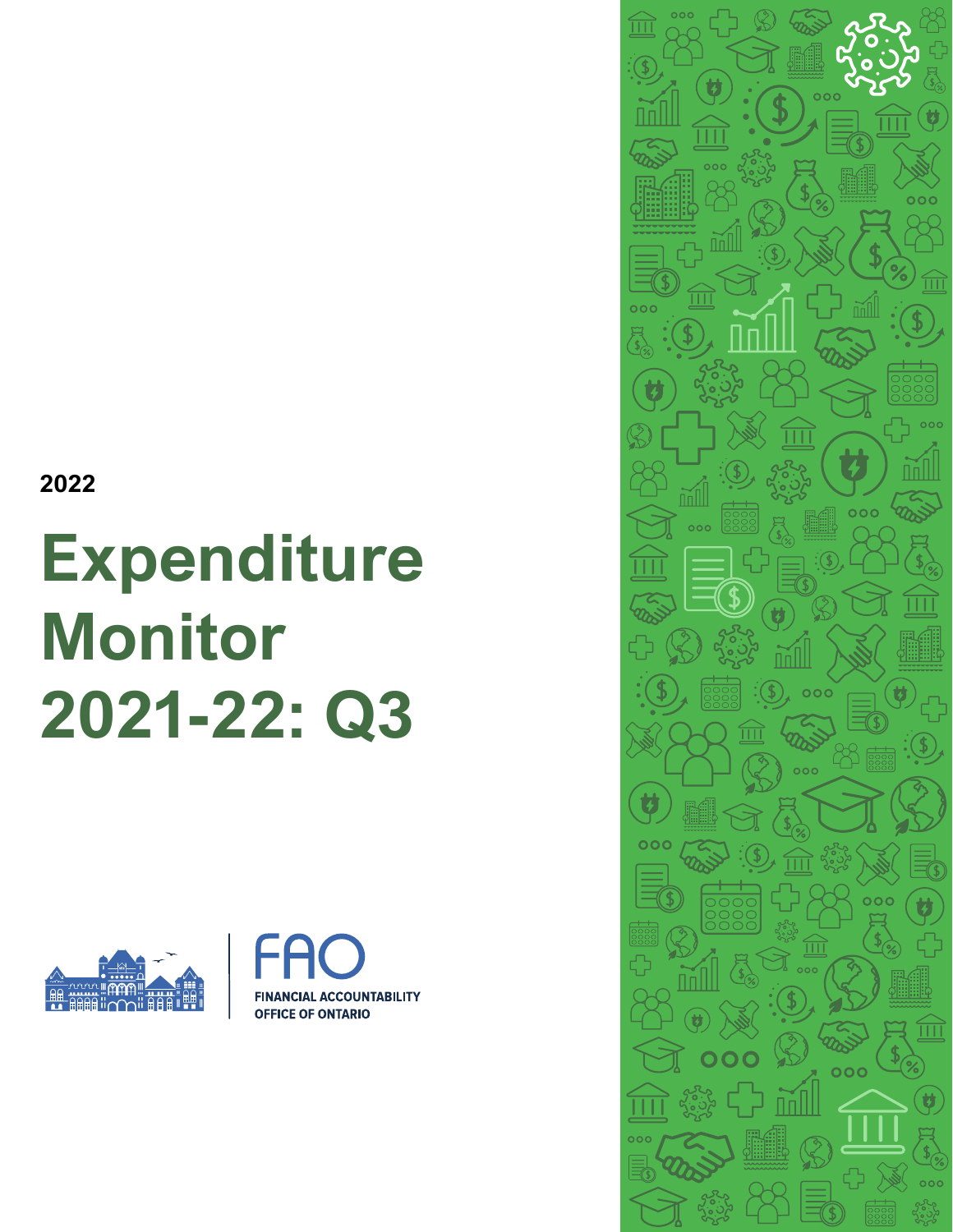

# **Highlights**

• This report provides an update on the Province's 2021-22 spending plan and reviews unaudited spending by the government over the first three quarters of the 2021-22 fiscal year (April 1, 2021 to December 31, 2021).

### Changes to the 2021-22 Spending Plan

• The Province started the 202[1](#page-1-0)-22 fiscal year with a spending plan of \$178.3 billion.<sup>1</sup> As of the end of the third quarter, December 31, 2021, the spending plan was up \$4.1 billion to \$182.4 billion. By sector, the largest spending plan increase went to 'other programs,' at \$[2](#page-1-1),699 million,<sup>2</sup> followed by a net \$1,057 million increase to the Province's **unallocated funds**. The remaining sectors received a combined \$350 million in spending plan increases: **health** (\$138 million), justice (\$100 million), education (\$88 million), postsecondary education (\$12 million) and children's and social services (\$11 million).

### Actual Spending vs. Planned Spending

- The Province spent \$119.9 billion over the first three quarters of the 2021-22 fiscal year, which was \$5.5 billion (4.4 per cent) less than planned.
	- $\circ$  Most sectors spent less than planned, led by 'other programs' (\$2,285 million), health (\$1,293 million), children's and social services (\$1,206 million), interest on debt (\$438 million), postsecondary education (\$391 million) and education (\$212 million). Only the justice sector spent more than planned over the first three quarters of 2021-22, at \$305 million.
	- o Key programs with lower-than-expected spending as of December 31, 2021 include the following:
		- In the health sector, the Province spent \$999 million (39 per cent) of the \$2.5 billion revised budget for the COVID-19 Response program. There was also lower-thanexpected spending on payments to physicians, provincial drug programs and hospital capital projects.
		- In the education sector, the Province spent \$733 million (43 per cent) of the \$1.7 billion budget for the School Board Capital Grants program and \$252 million (38 per cent) of the \$661 million budget for the Investing in Canada Infrastructure Program.
		- In the children's and social services sector, the Province spent \$334 million (56 per cent) of the \$600 million budget for the Autism program and \$1.6 billion (62 per cent) of the \$2.7 billion budget for the Ontario Works – Financial Assistance program.
		- In the 'other programs' sector, the Province spent \$28 million (four per cent) of the \$630 million revised budget for municipal transit projects and \$204 million (16 per cent) of the Ministry of Infrastructure's entire \$1.2 billion revised budget.
	- o Spending information for all of the Province's programs by ministry is available on the FAO's website at: [https://tinyurl.com/y8vy3jf9.](https://tinyurl.com/y8vy3jf9)

<span id="page-1-0"></span><sup>1</sup> As detailed in the 2021 Ontario Budget and the 2021-22 Expenditure Estimates. Excludes \$7.8 billion in additional planned spending by the broader public sector organizations controlled by the Province (hospitals, school boards and colleges), the Province's agencies and the legislative offices. The Province does not actively monitor or control this spending. Also excludes \$4.0 billion in additional planned spending on capital assets and \$1.2 billion on operating assets.

<span id="page-1-1"></span><sup>&</sup>lt;sup>2</sup> Third quarter spending plan increases in the 'other programs' sector include \$1,355 million for Metrolinx transit infrastructure investments, \$176 million for Metrolinx operating subsidies, \$345 million for municipal transit operations, and \$300 million for the Ontario Business Costs Rebate Program.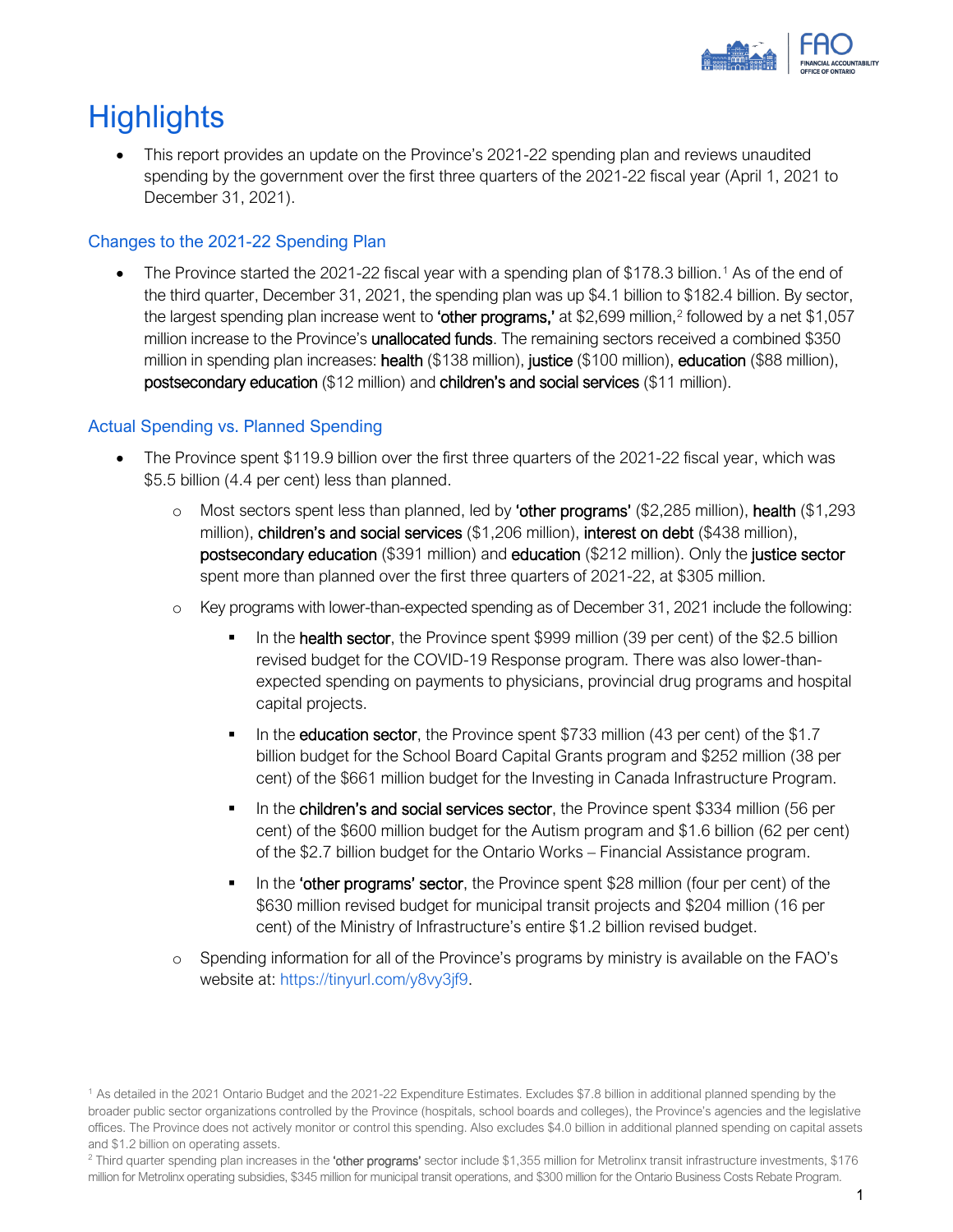

#### Status of Unallocated Funds

• As of December 31, 2021, \$3.1 billion in unallocated funds remained in the Contingency Fund and the Time-Limited COVID-19 Fund. However, in the Province's 2021-22 Third Quarter Finances, which reflects government decisions on the use of unallocated funds through to February 2, 2022, the Province reported remaining unallocated funds of \$1.6 billion. This indicates that the Province transferred approximately \$1.5 billion in unallocated funds to various government programs between January 1, 2022 and February 2, 2022. These transactions will be reviewed in the FAO's fourth quarter report.

#### Fourth Quarter Expectations

• Looking ahead to the fourth quarter, the FAO expects that the pace of government spending will increase due to the impact of the Omicron wave of the COVID-19 pandemic on the health sector and the introduction of new fourth quarter spending programs.<sup>[3](#page-2-0)</sup>

## **Introduction**

This report provides information on spending by the Government of Ontario (the Province) over the first three quarters of the 2021-22 fiscal year, from April 1, 2021 to December 31, 2021. The report:

- identifies changes to the Province's 2021-22 spending plan;
- reviews unaudited actual spending in the first three quarters of 2021-22 against both planned spending and actual spending over the same time period in 2020-21; and
- tracks transfers from, and top-ups to, the Province's two unallocated funds: the Contingency Fund and the Time-Limited COVID-19 Fund.

The information in this report is based on the FAO's analysis of the 2021-22 Expenditure Estimates, the Supplementary Estimates, 2021-22 (1<sup>st</sup> and  $2<sup>nd</sup>$  editions), and transactions recorded in the Province's Integrated Financial Information System (IFIS) as of December 31, 2021.

# Changes to the 2021-22 Spending Plan

### **Overview**

The Province began the 2021-22 fiscal year with a spending plan of \$178.3 billion. [4](#page-2-1) As of the end of the third quarter, the spending plan was up \$4.1 billion to \$182.4 billion. During the first and second quarters, the spending plan decreased by a net \$16 million; however, in the third quarter, the Province added \$4,122 million in planned spending. [5](#page-2-2)

<span id="page-2-0"></span><sup>&</sup>lt;sup>3</sup> For example, new fourth quarter programs include the Ontario Business Costs Rebate Program, the Ontario Small Business Relief Grant and the decision to set electricity prices 24 hours a day at the current off-peak rate of 8.2 cents per kilowatt-hour for residential, small business and farm ratepayers for 21 days starting on January 18, 2022.

<span id="page-2-1"></span><sup>4</sup> As detailed in the 2021 Ontario Budget and the 2021-22 Expenditure Estimates. Excludes \$7.8 billion in additional planned spending by the broader public sector organizations controlled by the Province (hospitals, school boards and colleges), the Province's agencies and the legislative offices. The Province does not actively monitor or control this spending. Also excludes \$4.0 billion in additional planned spending on capital assets and \$1.2 billion on operating assets.

<span id="page-2-2"></span><sup>5</sup> Through the tabling of two editions of supplementary estimates. In the government's 2021-22 Third Quarter Finances, the Province reported a spending plan increase of \$2.6 billion. The main difference between the \$4.1 billion increase reported by the FAO and the Province's \$2.6 billion increase is an additional \$1,355 million for Metrolinx transit infrastructure investments. The Province's spending plan in the 2021-22 Third Quarter Finances is reported on a fully consolidated basis, so this additional investment will be expensed over the life of the asset.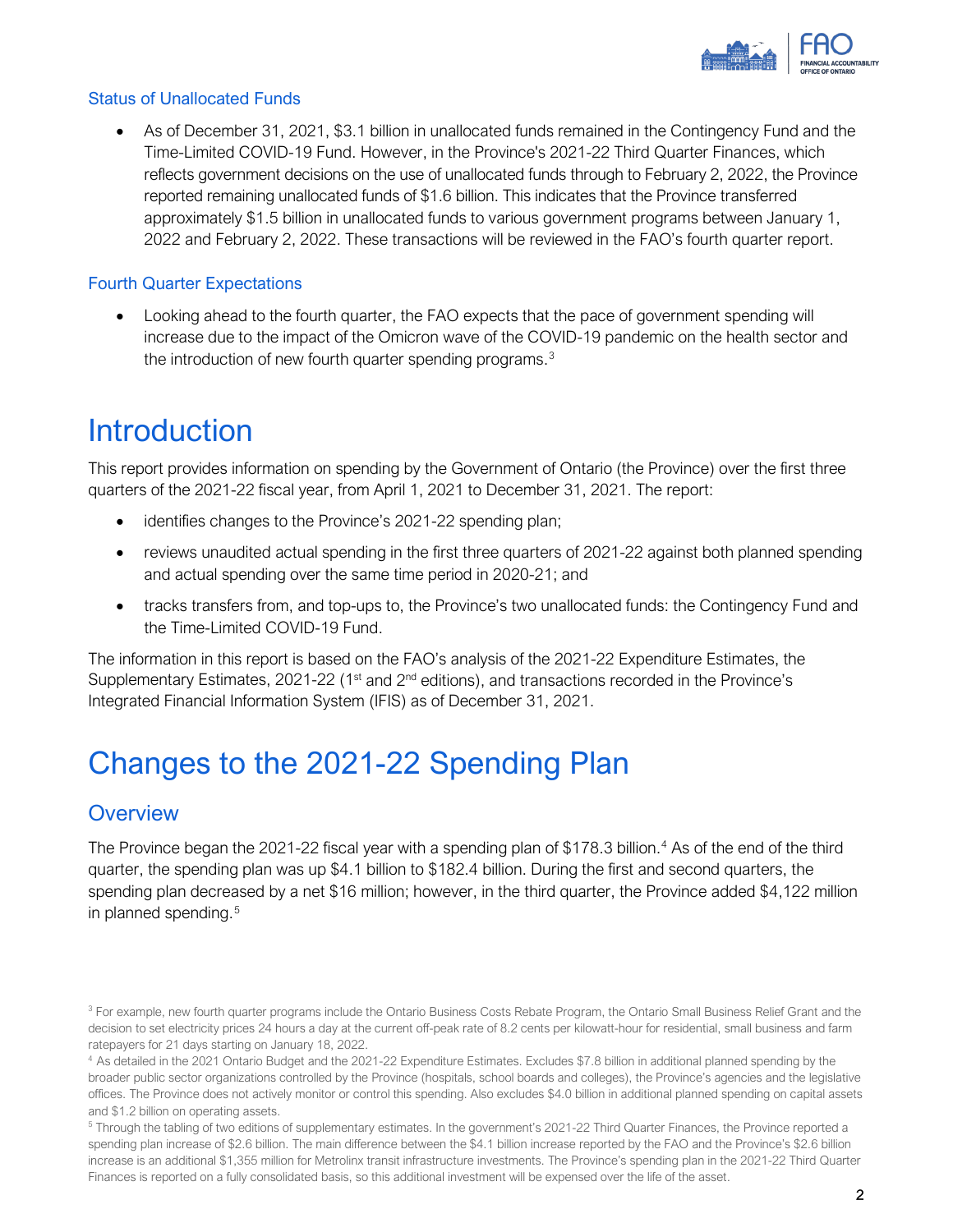

By sector, through three quarters of the fiscal year, the largest spending plan increase went to 'other programs,' at \$2,699 million, followed by a net \$1,057 million increase to the Province's unallocated funds. The remaining sectors received a combined \$350 million in spending plan increases: health (\$138 million), justice (\$100 million), education (\$88 million), postsecondary education (\$12 million) and children's and social services (\$11 million).

| Sector                                | 2021-22<br><b>Spending Plan</b> | Q <sub>1</sub><br><b>Changes</b> | Q2<br>Changes            | Q <sub>3</sub><br><b>Changes</b> | Total<br>Changes | Revised<br>2021-22<br><b>Spending Plan</b> |
|---------------------------------------|---------------------------------|----------------------------------|--------------------------|----------------------------------|------------------|--------------------------------------------|
| Health                                | 71,184                          | 5                                | 15                       | 118                              | 138              | 71,322                                     |
| Education                             | 32,847                          | 6                                | $\overline{\phantom{a}}$ | 82                               | 88               | 32,935                                     |
| Postsecondary Education               | 6,987                           | $\overline{\phantom{a}}$         | $\overline{\phantom{a}}$ | 12                               | 12               | 6,999                                      |
| <b>Children's and Social Services</b> | 18,108                          |                                  | $\mathbf{1}$             | 9                                | 11               | 18,119                                     |
| Justice                               | 5,192                           | 10                               | $\mathbf{1}$             | 89                               | 100              | 5,292                                      |
| Other Programs                        | 29,472                          | 445                              | 209                      | 2,045                            | 2,699            | 32,171                                     |
| Unallocated Funds:                    |                                 |                                  |                          |                                  |                  |                                            |
| Contingency Fund                      | 2,080                           | $-474$                           | $-235$                   | $-99$                            | $-808$           | 1,272                                      |
| Time-Limited COVID-19 Fund            |                                 | $\overline{\phantom{a}}$         | $\blacksquare$           | 1,865                            | 1,865            | 1,865                                      |
| Interest on Debt                      | 12,419                          | $\overline{\phantom{a}}$         | $\overline{\phantom{0}}$ |                                  |                  | 12,419                                     |
| Total                                 | 178,290                         | $-7$                             | -9                       | 4,122                            | 4,106            | 182,396                                    |

#### Table 1: Changes to the 2021-22 spending plan by sector, as of December 31, 2021, \$ millions

Note: Figures exclude planned spending on some assets and \$7.8 billion in additional planned spending by the broader public sector organizations controlled by the Province (hospitals, school boards and colleges), the Province's agencies and the legislative offices.

#### Source: FAO analysis of the 2021-22 Expenditure Estimates and information provided by Treasury Board Secretariat.

### Status of Unallocated Funds

The Province started the 2021-22 fiscal year with a total of \$2.1 billion in unallocated funds in the Contingency Fund. In the third quarter, the Province created the Time-Limited COVID-19 Fund, with a starting balance of \$2.7 billion, and topped up the Contingency Fund by \$0.3 billion, for total available unallocated funds of \$5.1 billion. Through the first three quarters of the fiscal year, the Province transferred a net \$2.0 billion from the two unallocated funds to various government programs, resulting in a combined remaining balance, as of December 31, 2021, of \$3.1 billion in unallocated funds.<sup>[6](#page-3-0)</sup>

<span id="page-3-0"></span>In contrast, in the government's 2021-22 Third Quarter Finances, the Province reported a combined remaining balance of \$1.6 billion in unallocated funds (\$500 million in the Time-Limited Covid-19 Fund and \$1,099 million in the Contingency Fund). However, the 2021-22 Third Quarter Finances reflects government decisions on the use of unallocated funds through to February 2, 2022, while the FAO's report reflects the status of unallocated funds as of December 31, 2021. This indicates that the Province transferred approximately \$1.5 billion in unallocated funds to various government programs between January 1, 2022 and February 2, 2022. These transactions will be reviewed in the FAO's fourth quarter report.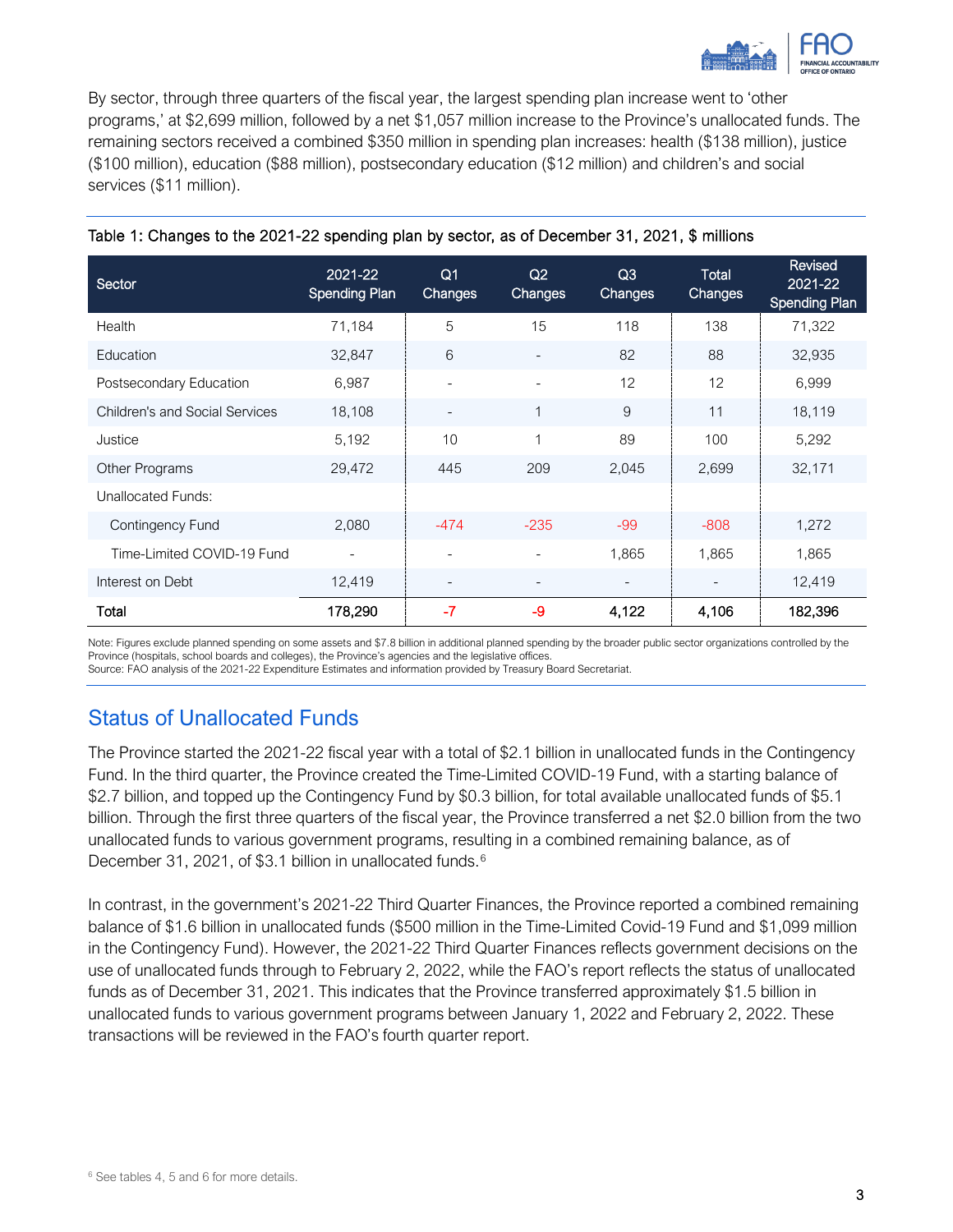

### Third Quarter Analysis<sup>[7](#page-4-0)</sup>

This section highlights key third quarter spending plan changes by sector and vote-item. For information on all of the Province's transfer payment programs and ministries, visit the FAO's website at: [https://tinyurl.com/y8vy3jf9.](https://tinyurl.com/y8vy3jf9)

Health: \$118 million increase. Notable changes include:

- \$123 million increase for the Long-Term Care Homes Program (Operating) (Vote-Item 4502-1).
- \$32 million decrease for Health Services (Vote-Item 1416-1), consisting of a \$105 million decrease for the Operation of Hospitals (these funds were transferred to the Ministry of Government and Consumer Services' Ontario Shared Services program for the procurement of Personal Protective Equipment (PPE) and other COVID-19-related supplies), a \$61 million increase for Home Care, and a \$12 million increase for Community Mental Health.

Education: \$82 million increase. Notable changes include:

• \$78 million increase to Elementary and Secondary Education Program – Policy and Program Delivery (Vote-Item 1002-1), for the Priorities and Partnerships Funding – School Boards program.

**Justice:** \$89 million increase. Notable changes include:

• \$58 million increase for the Alcohol and Gaming Commission of Ontario (Vote-Item 308-1).

Other Programs: \$2,045 million increase. Notable changes include:

- \$929 million increase for the Ministry of Transportation, Agency Oversight and Partnerships (Capital) (Vote-Item 2702-3), consisting of a \$1,355 million increase for Metrolinx (Capital), offset by a \$426 million decrease for Municipal Transit (Capital).
- \$521 million increase for the Ministry of Transportation, Agency Oversight and Partnerships (Operating) (Vote-Item 2702-2), consisting of a \$176 million increase for Metrolinx Operating Subsidies and a \$345 million increase for municipal transit operations.
- \$385 million increase for Treasury Board Secretariat, Employee and Pensioner Benefits (Employer Share) (Vote-Item 3403-1).
- \$210 million increase for Tax and Benefits Administration (Vote-Item 1209-1), for the property tax component of the Ontario Business Costs Rebate Program.
- \$105 million increase for Ontario Shared Services (Vote-Item 1811-05), for the procurement of PPE and other COVID-19-related supplies.
- \$50 million increase for Energy Development and Management Policy and Programs (Vote-Item 2205-1), for the energy costs component of the Ontario Business Costs Rebate Program.
- \$154 million decrease for the Ministry of Infrastructure, Infrastructure Programs (Capital) (Vote-Item 4003-2), including a \$200 million increase for Municipal Infrastructure, a \$207 million decrease for Broadband and Cellular Infrastructure, an \$86 million decrease for ICIP – COVID-19 Resilience (Federal and Provincial Contributions), and a combined \$61 million decrease in five other programs.
- <span id="page-4-0"></span>• A net \$1 million decrease for 27 additional vote-items in the 'other programs' sector. For more information, visit the FAO's website at: [https://tinyurl.com/y8vy3jf9.](https://tinyurl.com/y8vy3jf9)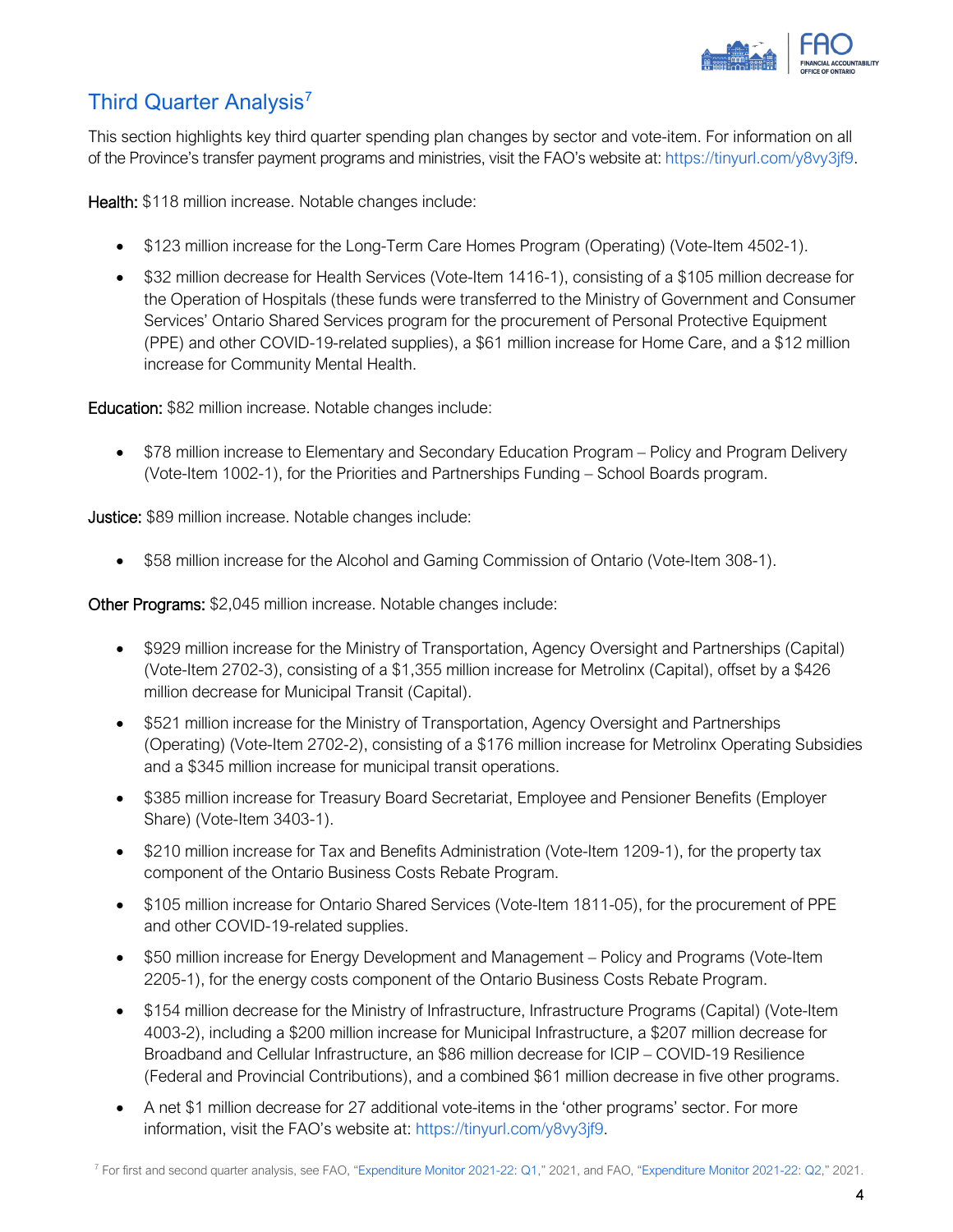

# Actual Spending to Date

### Unaudited Actual Spending vs. Planned Spending

Over the first three quarters of the 2021-22 fiscal year, the Province spent \$119.9 billion. Overall, this is \$5.5 billion (4.4 per cent) less than planned,<sup>[8](#page-5-0)</sup> which is a slower pace of spending than over the same time period in the last two fiscal years.<sup>[9](#page-5-1)</sup> Looking ahead to the fourth quarter, the FAO expects that the pace of spending will increase due to the impact of the Omicron wave of the COVID-19 pandemic on the health sector and the introduction of new fourth quarter spending programs.<sup>[10](#page-5-2)</sup>

| Sector                                | <b>Revised</b><br>2021-22<br><b>Spending Plan</b> | Planned<br>Spending at<br>end of Q3 | Actual<br>Spending at<br>end of Q3 | Actual vs.<br><b>Planned at</b><br>end of Q3 | Actual vs.<br>Planned (%) |
|---------------------------------------|---------------------------------------------------|-------------------------------------|------------------------------------|----------------------------------------------|---------------------------|
| Health                                | 71,322                                            | 52,799                              | 51,507                             | $-1,293$                                     | $-2.4%$                   |
| Education                             | 32,935                                            | 18,556                              | 18,344                             | $-212$                                       | $-1.1\%$                  |
| Postsecondary Education               | 6,999                                             | 5,334                               | 4,943                              | $-391$                                       | $-7.3%$                   |
| <b>Children's and Social Services</b> | 18,119                                            | 14,039                              | 12.833                             | $-1,206$                                     | $-8.6%$                   |
| Justice                               | 5,292                                             | 3,627                               | 3,931                              | 305                                          | 8.4%                      |
| Other Programs                        | 32,171                                            | 21,850                              | 19,565                             | $-2,285$                                     | $-10.5%$                  |
| <b>Unallocated Funds:</b>             |                                                   |                                     |                                    |                                              |                           |
| Contingency Fund                      | 1,272                                             |                                     |                                    |                                              | N/A                       |
| Time-Limited COVID-19 Fund            | 1.865                                             |                                     |                                    | $\overline{\phantom{a}}$                     | N/A                       |
| Interest on Debt                      | 12,419                                            | 9,235                               | 8,796                              | $-438$                                       | $-4.7\%$                  |
| Total                                 | 182,396                                           | 125,439                             | 119,919                            | $-5,521$                                     | $-4.4%$                   |

#### Table 2: 2021-22 spending by sector, as of December 31, 2021, \$ millions

Note: Figures exclude spending on some assets and additional spending by the broader public sector organizations controlled by the Province (hospitals, school boards and colleges), the Province's agencies and the legislative offices.

Source: FAO analysis of the 2021-22 Expenditure Estimates and information provided by Treasury Board Secretariat.

Most sectors spent less than planned over the first three quarters of 2021-22, led by 'other programs' (\$2,285 million), health (\$1,293 million), children's and social services (\$1,206 million), interest on debt (\$438 million), postsecondary education (\$391 million) and education (\$212 million). Only the justice sector spent more than planned over the first three quarters of 2021-22, at \$305 million.

The rest of this section highlights key vote-item spending that was above and below plan through the third quarter of 2021-22. For information on spending by all of the Province's transfer payment programs and ministries, visit the FAO's website at: [https://tinyurl.com/y8vy3jf9.](https://tinyurl.com/y8vy3jf9)

<span id="page-5-0"></span><sup>&</sup>lt;sup>8</sup> At the start of the fiscal year, ministries estimate planned spending for each program by month, based on the program's budget allocation in the Expenditure Estimates. "Planned" spending (or calendarization) for a program takes into account factors such as historical spending patterns and seasonality, and is used to monitor spending pressures and potential year-end savings (or underspending). Analysis excludes the Contingency Fund and the Time-Limited COVID-19 Fund, as unallocated funds do not have planned spending until funding is transferred to program sectors. 9 In 2019-20 and 2020-21, spending at the end of the third quarter was \$2.0 billion (1.7 per cent) below plan and \$3.1 billion (2.6 per cent) below plan, respectively.

<span id="page-5-2"></span><span id="page-5-1"></span><sup>&</sup>lt;sup>10</sup> For example, new fourth quarter programs include the Ontario Business Costs Rebate Program, the Ontario Small Business Relief Grant and the decision to set electricity prices 24 hours a day at the current off-peak rate of 8.2 cents per kilowatt-hour for residential, small business and farm ratepayers for 21 days starting on January 18, 2022.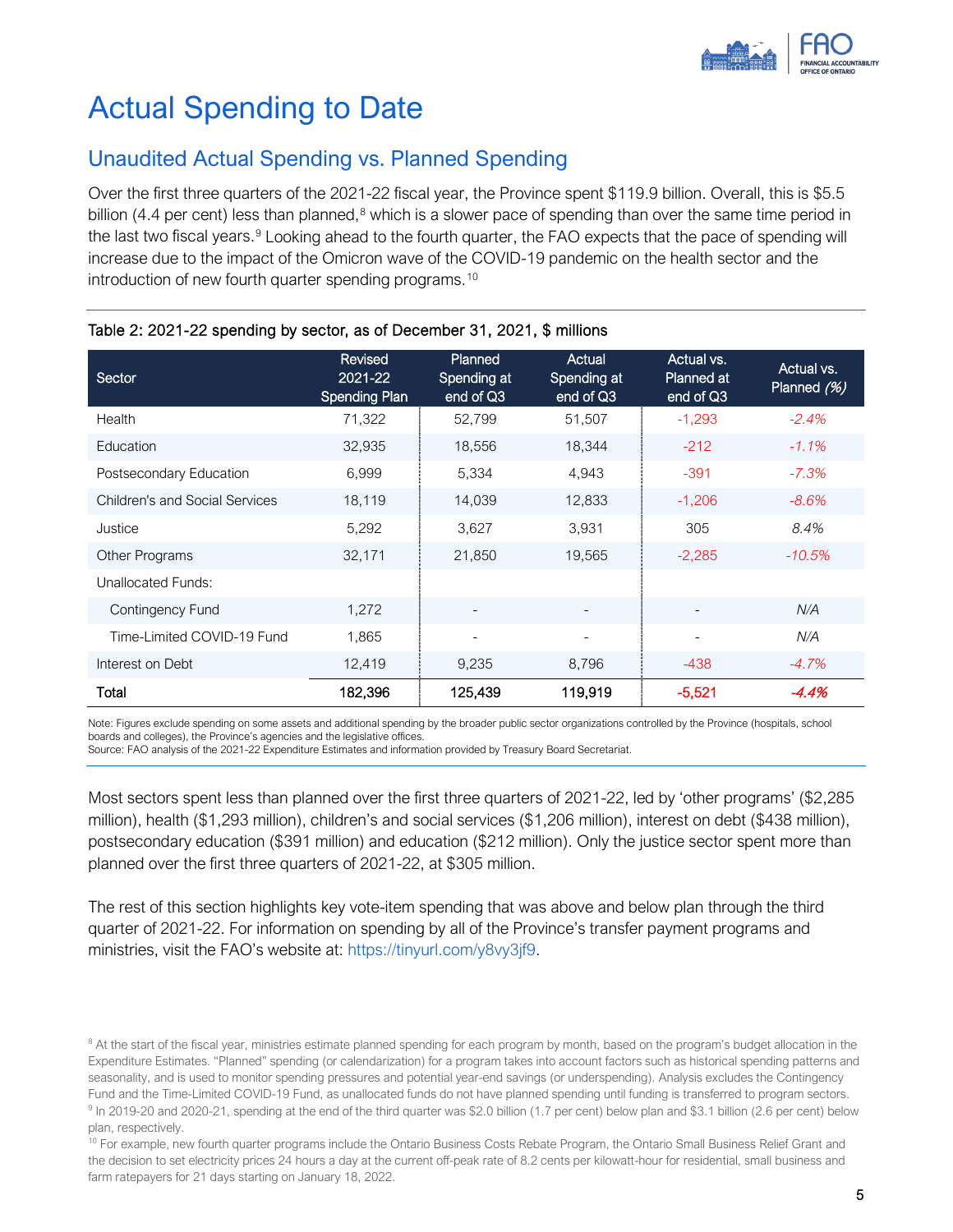

Health sector spending: \$1,293 million (2.4 per cent) below plan. Highlights include:

- \$272 million above plan in Long-Term Care Program (Capital) (Vote-Item 4502-2), which provides capital funding to long-term care homes.
- \$209 million above plan in Health Services (Vote-Item 1416-1), which funds the operation of hospitals, home care, community services (mental health, health centres and support) and other services.
- \$169 million above plan in Programs and Administration (Vote-Item 1416-2), which funds Ontario Health programs and administration (Cancer Treatment and Screening, Digital Health, Regional Coordination Operations Support, Organ and Tissue Donation and Transplantation Services, etc.).
- \$177 million below plan in Health Capital (Vote-Item 1407-1), which provides capital funding to hospitals and other health care facilities.
- \$314 million below plan in Drug Programs (Vote-Item 1405-2), which funds a number of provincial drug programs, the largest of which is the Ontario Drug Benefit program.
- \$470 million below plan in Ontario Health Insurance (Vote-Item 1405-1), which administers payments to physicians.
- \$670 million below plan in Population and Public Health (Vote-Item 1406-4), which is mainly driven by below-planned spending on the \$2.7 billion COVID-19 Response program.<sup>[11](#page-6-0)</sup> As of December 31, 2021, the Province had spent \$999 million directly from the program's budget and transferred \$107 million to other programs,  $12$  resulting in remaining funds of \$1.5 billion.

Education sector spending: \$212 million (1.1 per cent) below plan. Highlights include:

- \$367 million above plan in Elementary and Secondary Education Program Policy and Program Delivery (Vote-Item 1002-1), which mainly funds school boards.
- \$554 million below plan in Support for Elementary and Secondary Education (Capital) (Vote-Item 1002- 3), largely due to the School Board Capital Grants program, which had spent 43 per cent of its \$1.7 billion budget through three quarters.

Postsecondary Education sector spending: \$391 million (7.3 per cent) below plan. Highlights include:

• \$364 million below plan in Colleges, Universities and Student Support (Vote-Item 3002-1), which provides operating grants for colleges and universities, and financial aid for students.

Children's and Social Services sector spending: \$1,206 million (8.6 per cent) below plan. Highlights include:

• \$1,115 million below plan in Financial and Employment Supports (Vote-Item 702-3), which includes the Ontario Disability Support Program, Ontario Works and the Ontario Drug Benefit Plan.

Other Programs sector spending: \$2,285 million (10.5 per cent) below plan. Highlights include:

• \$160 million below plan in Community and Market Housing (Vote-Item 1904-2), which primarily funds housing and homelessness programs.

<span id="page-6-0"></span><sup>11</sup> The COVID-19 Response program, which is a distinct program from the \$2.7 billion Time-Limited COVID-19 Fund, provides funding for population and public health measures related to the COVID-19 pandemic.

<span id="page-6-1"></span><sup>&</sup>lt;sup>12</sup> In the second quarter, the Province withdrew \$107 million from the COVID-19 Response program and transferred the funding to the Ministry of Health, Information Technology Services – Health Cluster (\$97 million) and to the Ministry of the Environment, Conservation and Parks, Wastewater Monitoring and Public Reporting (\$11 million), to support COVID-19-related measures.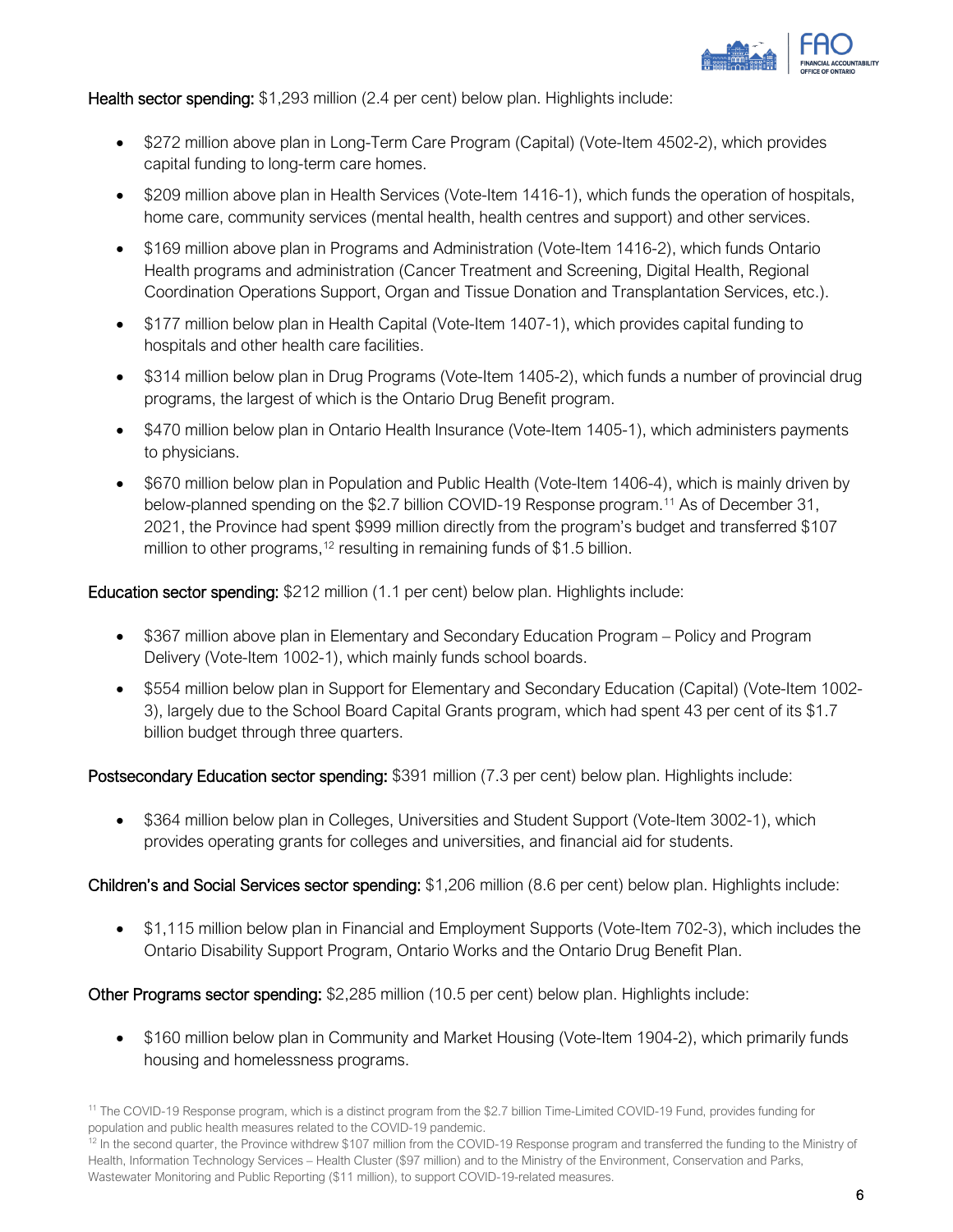

- \$162 million below plan in Heritage, Tourism and Culture Programs (Vote-Item 3805-1), which funds programs supporting arts, cultural industries, archaeology, museums, heritage, public libraries and tourism in Ontario.
- \$354 million below plan in Infrastructure Programs (Capital) (Vote-Item 4003-2), which funds infrastructure programs, such as Municipal Infrastructure, Toronto Waterfront Revitalization, Broadband and Cellular Infrastructure, and various Federal-Provincial programs. Through three quarters, the Province had spent 15 per cent of the \$1.2 billion revised budget for Infrastructure Programs (Capital).
- \$355 million below plan in Electricity Price Mitigation Programs (Vote-Item 2206-1), which subsidizes electricity costs for individuals and businesses.
- \$358 million below plan in Economic Development, Job Creation and Trade (Vote-Item 902-13), which funds a number of business support programs.
- \$650 million below plan in Ministry of Transportation, Agency Oversight and Partnerships (Capital) (Vote-Item 2702-3), which funds infrastructure investments in provincial and municipal public transit. As of December 31, the ministry had spent 4.4 per cent of the \$630 million revised budget for municipal transit projects.
- A net \$247 million below plan in the remaining 278 vote-items in the 'other programs' sector. For more information, visit the FAO's website at: [https://tinyurl.com/y8vy3jf9.](https://tinyurl.com/y8vy3jf9)

### 2021-22 Spending vs. 2020-21 Spending

In the first three quarters of 2021-22, the Province spent \$119.9 billion, which was \$3.2 billion (2.8 per cent) more than was spent in the first three quarters of 2020-21. Health (\$2,195 million), 'other programs' (\$1,789 million), justice (\$447 million), interest on debt (\$367 million) and postsecondary education (\$269 million) all spent more in the first three quarters of the 2021-22 fiscal year compared to the first three quarters of 2020-21. Conversely, education (-\$1,088 million) and children's and social services (-\$742 million) both spent less in the first three quarters of 2021-22 compared to 2020-21.

| Sector                                | 2021-22<br>Spending<br>at end of Q3 | 2020-21<br>Spending<br>at end of Q3 | 2021-22 vs.<br>2020-21 | 2021-22 vs.<br>2020-21 (%) |
|---------------------------------------|-------------------------------------|-------------------------------------|------------------------|----------------------------|
| Health                                | 51,507                              | 49,311                              | 2,195                  | 4.5%                       |
| Education                             | 18,344                              | 19,432                              | $-1,088$               | $-5.6%$                    |
| Postsecondary Education               | 4.943                               | 4,674                               | 269                    | 5.8%                       |
| <b>Children's and Social Services</b> | 12,833                              | 13,575                              | $-742$                 | $-5.5\%$                   |
| Justice                               | 3,931                               | 3,484                               | 447                    | 12.8%                      |
| Other Programs                        | 19,565                              | 17,776                              | 1,789                  | 10.1%                      |
| Interest on Debt                      | 8,796                               | 8,430                               | 367                    | 4.4%                       |
| Total                                 | 119,919                             | 116,681                             | 3,238                  | 2.8%                       |

### Table 3: Spending through the end of the third quarter by sector, 2021-22 vs. 2020-21, \$ millions

Note: Figures exclude spending on some assets and additional spending by the broader public sector organizations controlled by the Province (hospitals, school boards and colleges), the Province's agencies and the legislative offices.

Source: FAO analysis of the 2021-22 Expenditure Estimates and information provided by Treasury Board Secretariat.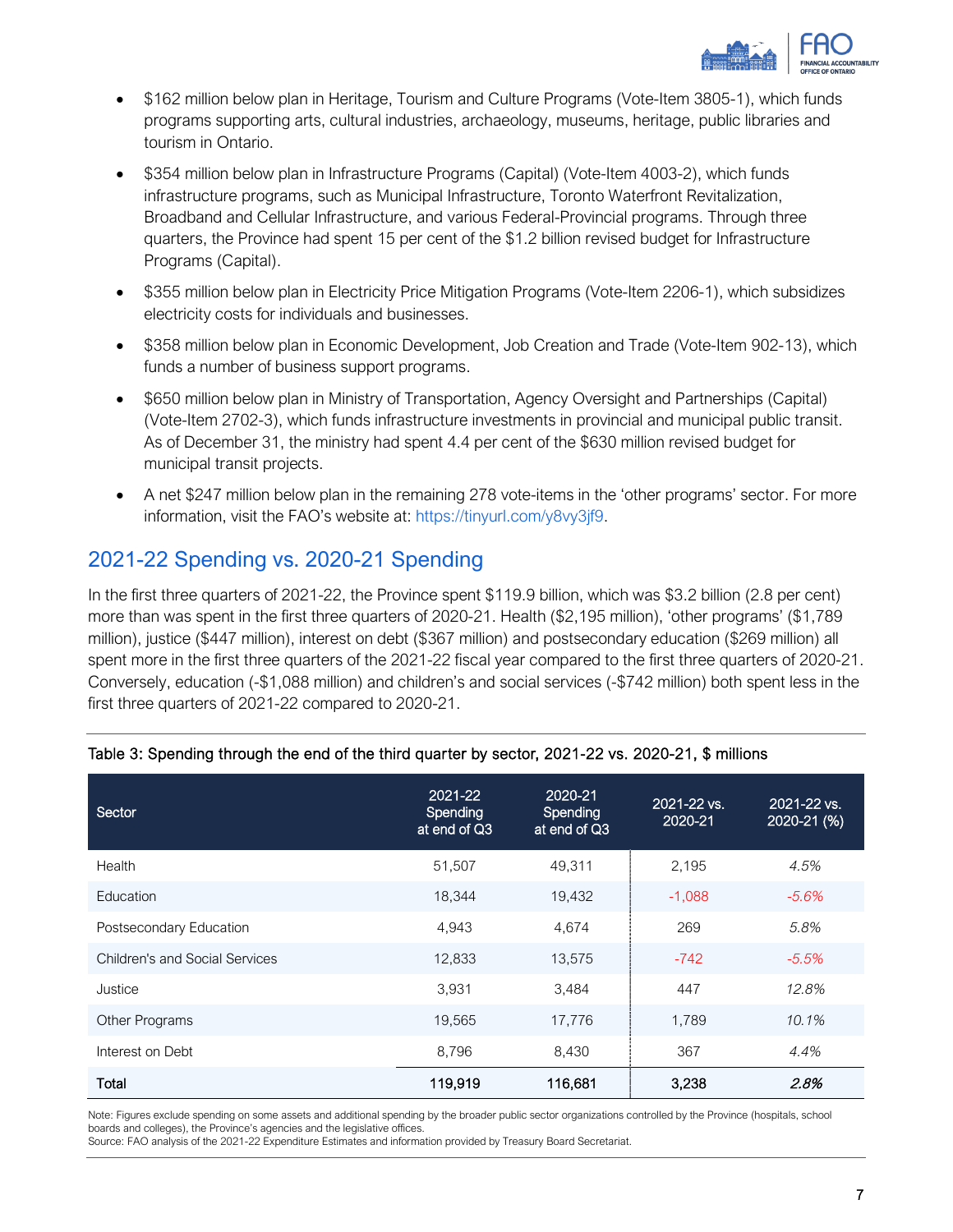

- The **health sector** spent \$2,195 million (4.5 per cent) more in the first three quarters of 2021-22 compared to 2020-21, largely due to higher spending for:
	- o Population and Public Health (\$1,390 million);
	- o payments to physicians (\$718 million);
	- o the operation of long-term care homes (\$375 million) and capital investments (\$441 million);
	- o Ontario Health programs and administration (Cancer Treatment and Screening, Digital Health, Regional Coordination Operations Support, Organ and Tissue Donation and Transplantation Services, etc.) (\$269 million);
	- o Community and Priority Services (\$114 million); and
	- o the Assistive Devices Program (\$91 million);

offset by lower spending on:

- o Home Care (-\$93 million);
- o Health Capital (-\$193 million);
- o Ontario Drug Programs (-\$239 million); and
- o the Operation of Hospitals (-\$866 million).
- The **education sector** spent \$1,088 million (5.6 per cent) less in the first three quarters of 2021-22 compared to 2020-21, largely due to:
	- o lower spending for school board operating grants, as a result of the government's decision in 2020 to temporarily defer municipal Education Property Tax payments for 90 days (-\$1,260 million); [13](#page-8-0)
	- o lower spending on childcare payments to municipalities (-\$192 million); and
	- o higher spending on school board infrastructure through the Investing in Canada Infrastructure Program (\$252 million).
- The postsecondary education sector spent \$269 million (5.8 per cent) more in the first three quarters of 2021-22 compared to 2020-21, largely due to higher spending on student financial aid.
- The children's and social services sector spent \$742 million (5.5 per cent) less in the first three quarters of 2021-22 compared to 2020-21, largely due to lower spending for Ontario Works (-\$490 million), the Ontario Disability Support Program (-\$115 million) and autism services (-\$139 million).
- The justice sector spent \$447 million (12.8 per cent) more in the first three quarters of 2021-22 compared to 2020-21, due to an increase in spending across a variety of programs, including Court Security, Legal Aid Ontario, and OPP Field and Traffic Services.
- The 'other programs' sector spent \$1,789 million (10.1 per cent) more in the first three quarters of 2021-22 compared to 2020-21, largely due to higher spending for:
	- o Metrolinx transit infrastructure projects (\$1,810 million);
	- o Electricity Price Mitigation Programs (\$785 million), largely due to the introduction of the Renewable Cost Shift program in January 2021 (the fourth quarter of 2020-21);

<span id="page-8-0"></span><sup>&</sup>lt;sup>13</sup> In response to the COVID-19 pandemic, in 2020, the Province allowed municipalities to defer for 90 days the quarterly submissions on June 30 and September 30 of Education Property Tax payments to school boards. To ensure that the deferrals did not have a financial impact on school boards, the Province temporarily increased education spending in the first quarter of 2020-21. For more information, see FAO, ["Expenditure](https://www.fao-on.org/en/Blog/Publications/2020-21-expenditure-monitor-q1)  [Monitor 2020-21: Q1,](https://www.fao-on.org/en/Blog/Publications/2020-21-expenditure-monitor-q1)" 2020.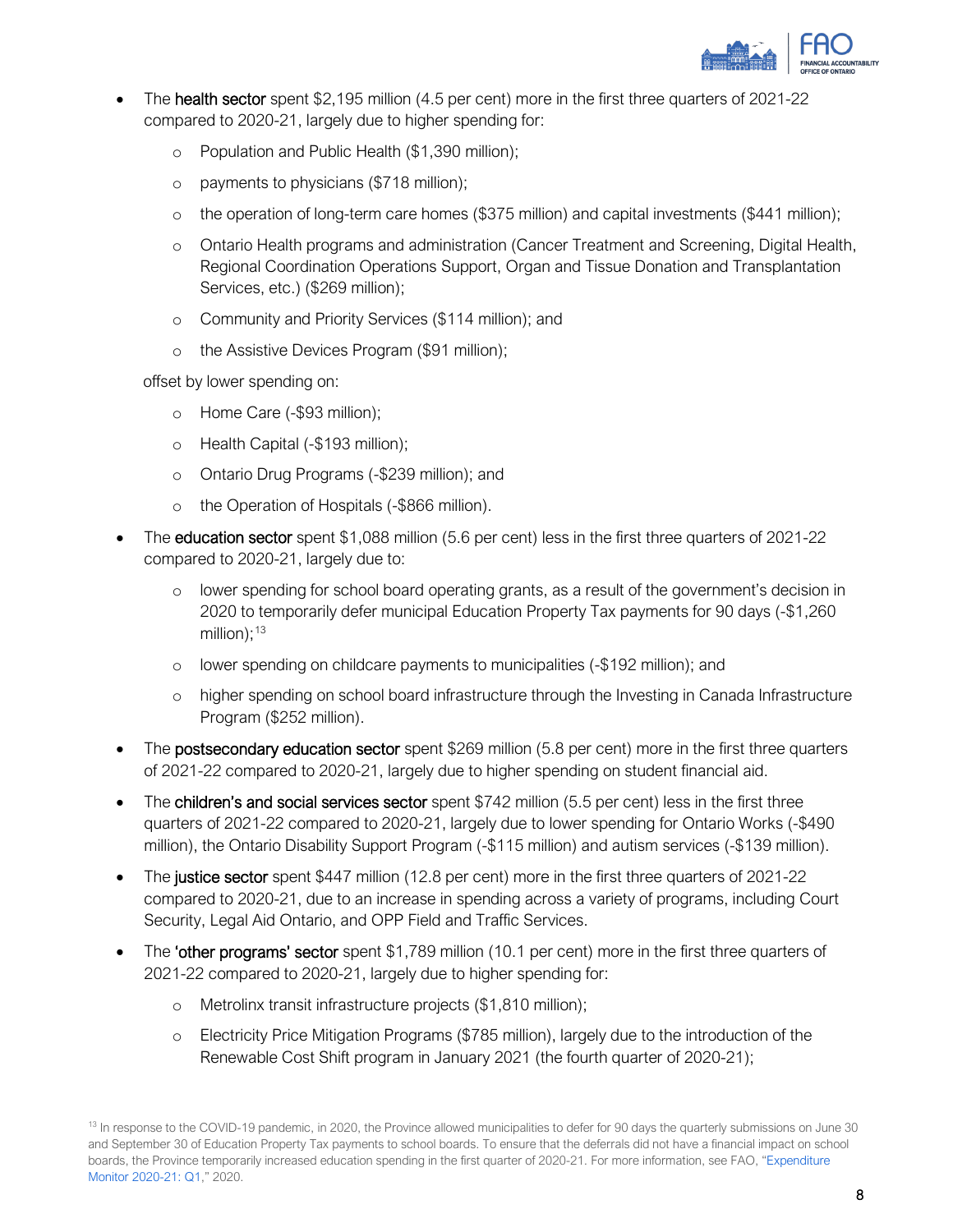

- o Treasury Board Secretariat, Employee and Pensioner Benefits (Employer Share) (Vote 3403) (\$539 million);
- o the Property Tax and Energy Cost Rebate Grants program (\$246 million);
- o the Ontario COVID-19 Worker Income Protection Benefit program (\$200 million);
- o operating subsidies for Metrolinx (\$193 million); and
- o Public Protection programs (\$121 million), such as fighting forest fires in Northern Ontario;

offset by lower spending on:

- o COVID-19-related funding for Ontario Shared Services, related to the procurement of PPE and other supplies (-\$165 million);
- o Homelessness Programs (-\$278 million);
- o COVID-19-related electricity supports in 2020-21, including the deferral of a portion of the Global Adjustment charge for commercial and industrial ratepayers in the first quarter of 2020- 21 and the suspension of time-of-use electricity pricing at the "off-peak" rate from April 1, 2020 until May 31, 2020 (-\$545 million);
- o one-time COVID-19-related funding for municipal transit operations in 2020-21 (-\$666 million); and
- o one-time COVID-19-related funding for municipal operations in 2020-21 as part of the federalprovincial Safe Restart Agreement (-\$884 million).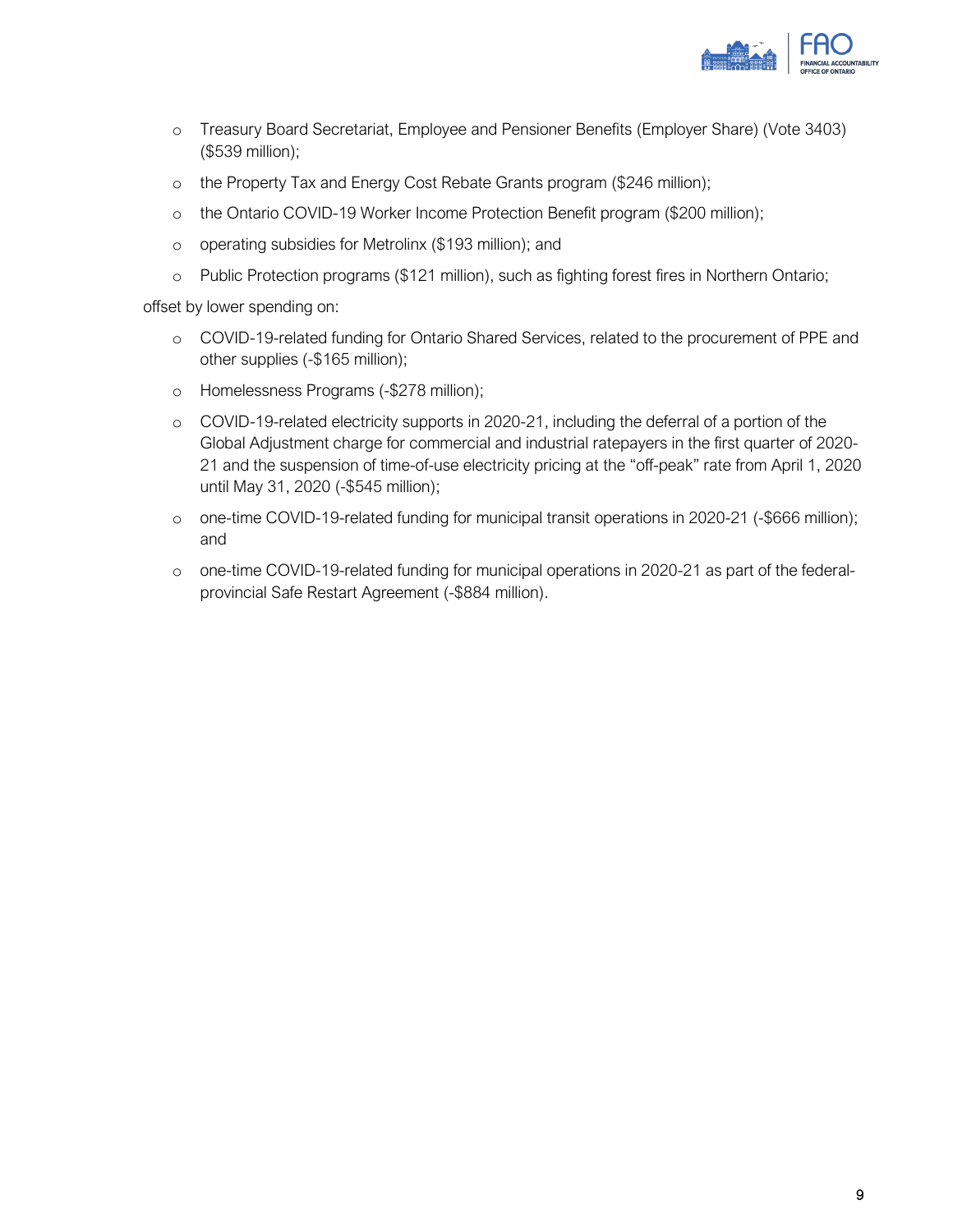

# Status of Unallocated Funds

The Province started the 2021-22 fiscal year with a total of \$2.1 billion in unallocated funds in the Contingency Fund. In the third quarter, the Province created the Time-Limited COVID-19 Fund, with a balance of \$2.7 billion, and topped up the Contingency Fund by \$0.3 billion, for total available unallocated funds of \$5.1 billion.

Unallocated funds cannot be spent directly by the Province but must be transferred to government programs through Treasury Board Orders. In the first and second quarters, the Province transferred a net \$709 million from the Contingency Fund to various programs, while in the third quarter the Province transferred a net \$419 million from the Contingency Fund and \$835 million from the Time-Limited COVID-19 Fund to various programs. This results in remaining balances, as of December 31, 2021, of \$1,272 million in the Contingency Fund and \$1,865 million in the Time-Limited COVID-19 Fund.<sup>[14](#page-10-0)</sup>

### Table 4: Status of unallocated funds as of December 31, 2021, \$ millions

| <b>Unallocated Fund</b>                                                     | Opening<br><b>Balance</b> | Q <sub>1</sub><br><b>Transfers</b> | Q <sub>2</sub><br><b>Transfers</b> | Q <sub>3</sub><br>Top-Ups | Q <sub>3</sub><br><b>Transfers</b> | <b>Balance at</b><br>end of Q3 |
|-----------------------------------------------------------------------------|---------------------------|------------------------------------|------------------------------------|---------------------------|------------------------------------|--------------------------------|
| Contingency Fund                                                            | 2,080                     | $-474$                             | $-235$                             | 320                       | $-419$                             | 1,272                          |
| Time-Limited COVID-19 Fund                                                  | $\overline{\phantom{0}}$  | $\overline{\phantom{0}}$           | $\overline{\phantom{a}}$           | 2,700                     | $-835$                             | 1,865                          |
| Total                                                                       | 2,080                     | $-474$                             | $-235$                             | 3,020                     | $-1,254$                           | 3,138                          |
| Source: FAO analysis of information provided by Treasury Board Secretariat. |                           |                                    |                                    |                           |                                    |                                |

The following tables provide information on third quarter transfers from the Time-Limited COVID-19 Fund and the Contingency Fund as of December 31, 2021.

<span id="page-10-0"></span><sup>14</sup> In contrast, in the government's 2021-22 Third Quarter Finances, the Province reported a combined remaining balance of \$500 million in the Time-Limited Covid-19 Fund and \$1,099 million in the Contingency Fund. However, the 2021-22 Third Quarter Finances reflects government decisions on the use of unallocated funds through to February 2, 2022, while the FAO's report reflects the status of unallocated funds as of December 31, 2021. This indicates that the Province transferred approximately \$1.5 billion in unallocated funds to various government programs between January 1, 2022 and February 2, 2022. These transactions will be reviewed in the FAO's fourth quarter report.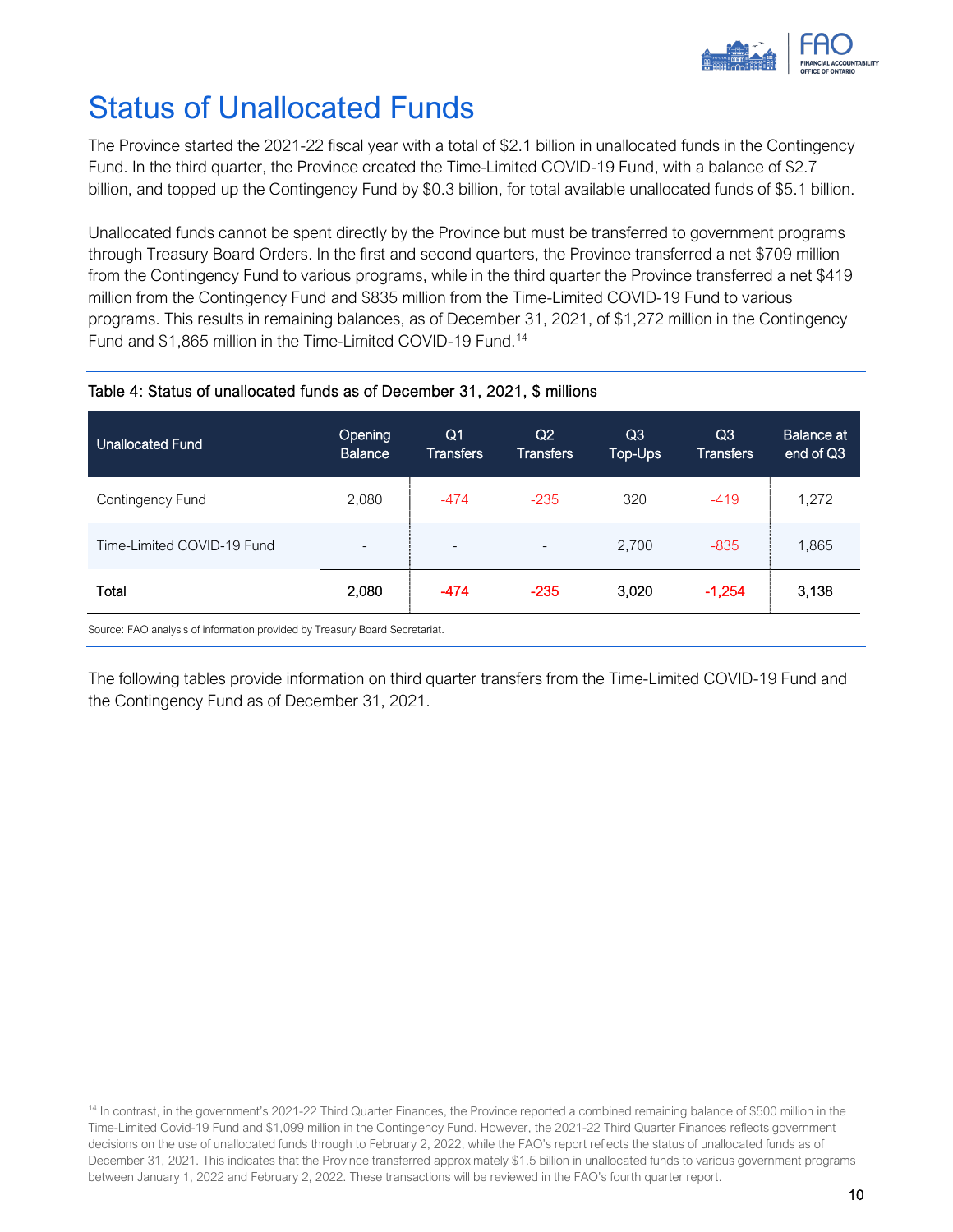

### Table 5: Time-Limited COVID-19 Fund status as of December 31, 2021, \$ millions

| Ministry/Program                                         |       | \$ millions |
|----------------------------------------------------------|-------|-------------|
| <b>Opening Balance</b>                                   |       |             |
| <b>Less: First Quarter Transfers</b>                     |       |             |
| Less: Second Quarter Transfers                           |       |             |
| Add: Third Quarter Top-Up                                |       | 2,700       |
| Less: Third Quarter Transfers                            |       |             |
| Ministry of Children, Community and Social Services      |       |             |
| Ministry Administration                                  | 9     |             |
| Ministry of Colleges and Universities                    |       |             |
| <b>Grants for College Operating Costs</b>                | 4     |             |
| <b>Grants for University Operating Costs</b>             | 4     |             |
| Grants for Indigenous Institute Operating Costs          | $<$ 1 |             |
| Ministry of Economic Development, Job Creation and Trade |       |             |
| Futurepreneur                                            | 1     |             |
| Ministry of Education                                    |       |             |
| Priorities and Partnerships Funding - School Boards      | 78    |             |
| Ministry of Energy, Northern Development and Mines       |       |             |
| COVID-19 Response - Energy Rebate Grant                  | 90    |             |
| Ministry of Finance                                      |       |             |
| COVID-19 Response - Business Property Tax Rebate Grant   | 210   |             |
| Ministry of Francophone Affairs                          |       |             |
| Support for Long-Term Francophone Economic Development   | <1    |             |
| Ministry of Health                                       |       |             |
| Home Care                                                | 61    |             |
| Community Mental Health                                  | 8     |             |
| Digital Health Strategy and Programs                     | 4     |             |
| Ministry of Labour, Training and Skills Development      |       |             |
| <b>Employment and Training</b>                           | 5     |             |
| Ministry Administration                                  | $<$ 1 |             |
| Ministry for Seniors and Accessibility                   |       |             |
| Seniors Affairs Transfer Payment                         | 11    |             |
| Ministry of the Solicitor General                        |       |             |
| Anti-Racism Directorate                                  | 4     |             |
| Ministry of Transportation                               |       |             |
| Municipal Transit (Operating)                            | 345   |             |
| <b>Total Third Quarter Transfers</b>                     |       | $-835$      |
| Balance as of December 31, 2021                          |       | 1,865       |
|                                                          |       |             |

Source: FAO analysis of information provided by Treasury Board Secretariat.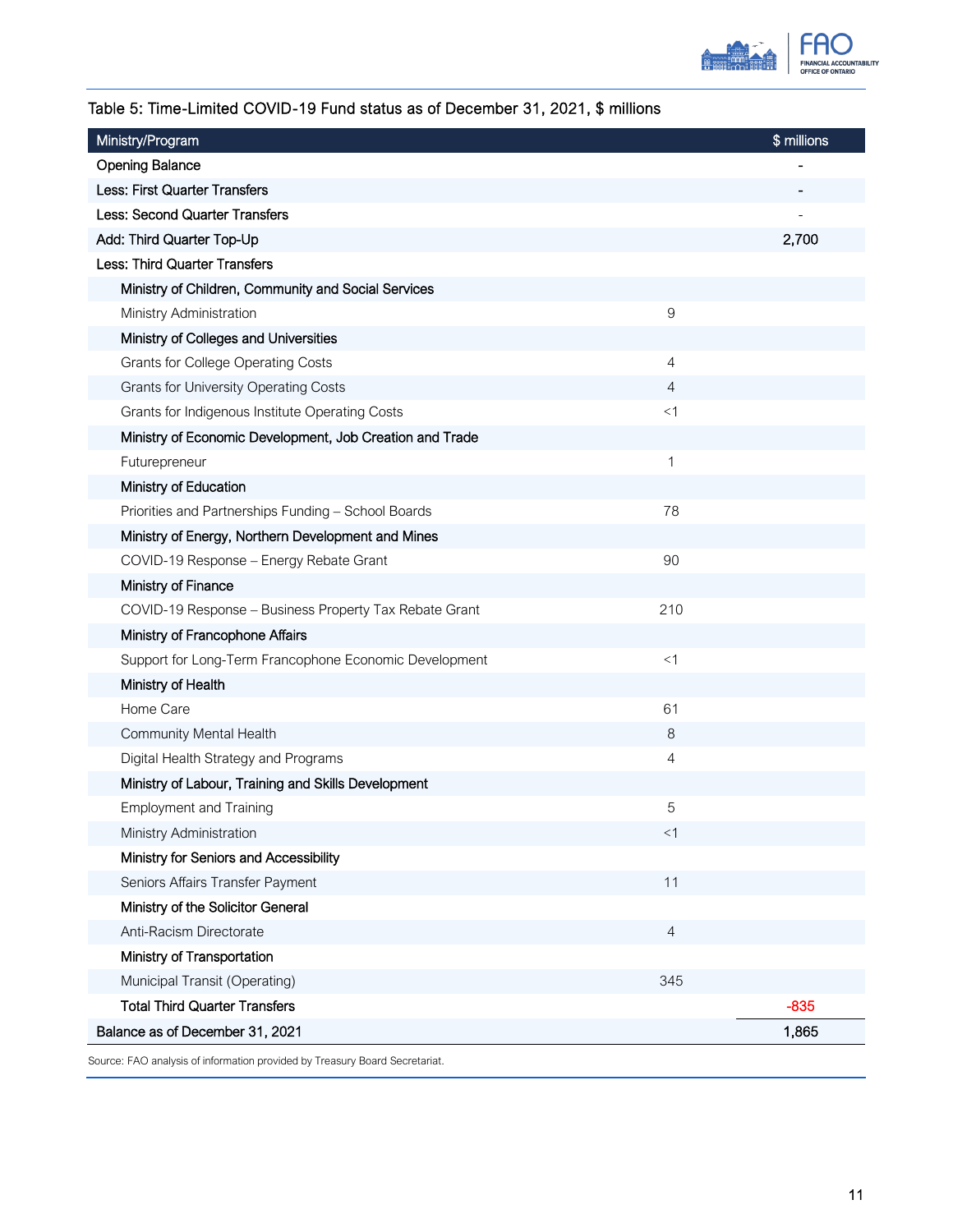

### Table 6: Contingency Fund status as of December 31, 2021, \$ millions

| Ministry/Program                                             |              | \$ millions |
|--------------------------------------------------------------|--------------|-------------|
| <b>Opening Balance</b>                                       |              | 2,080       |
| <b>Less: First Quarter Transfers</b>                         |              | $-474$      |
| <b>Less: Second Quarter Transfers</b>                        |              | $-235$      |
| Add: Third Quarter Top-Up                                    |              | 320         |
| Less: Third Quarter Transfers                                |              |             |
| Ministry of Agriculture, Food and Rural Affairs              |              |             |
| Economic Development                                         | <1           |             |
| Ministry of the Attorney General                             |              |             |
| Alcohol and Gaming Commission of Ontario                     | 58           |             |
| Criminal Law                                                 | 1            |             |
| Innovation Projects                                          | $<$ 1        |             |
| Ministry of Economic Development, Job Creation and Trade     |              |             |
| Sector Support Grants                                        | $\mathbf{2}$ |             |
| Ministry of Energy, Northern Development and Mines           |              |             |
| COVID-19 Response - Energy Rebate Grant*                     | $-40$        |             |
| Ontario Electricity Rebate*                                  | -80          |             |
| Ministry of Health                                           |              |             |
| <b>Clinical Education</b>                                    | 20           |             |
| Community Mental Health                                      | 4            |             |
| Ministry of Heritage, Sport, Tourism and Cultural Industries |              |             |
| Agencies and Attractions Sector Support                      | 49           |             |
| Tourism Recovery and Support*                                | $-80$        |             |
| Ministry of Indigenous Affairs                               |              |             |
| Support for Indian Residential School Burial Sites           | 4            |             |
| Ministry of Infrastructure                                   |              |             |
| Municipal Infrastructure                                     | 200          |             |
| Municipal Infrastructure Investment Initiative*              | $-3$         |             |
| Community, Culture and Recreation (Provincial Contribution)* | $-9$         |             |
| Community, Culture and Recreation (Federal Contribution)*    | $-12$        |             |
| ICIP - COVID-19 Resilience (Provincial Contribution)*        | $-16$        |             |
| Rural and Northern Infrastructure - Federal Contribution*    | $-17$        |             |
| Rural and Northern Infrastructure - Provincial Contribution* | $-19$        |             |
| ICIP - COVID-19 Resilience (Federal Contribution)*           | $-65$        |             |
| Broadband and Cellular Infrastructure*                       | $-207$       |             |
| Ministry of Labour, Training and Skills Development          |              |             |
| Ontario Jobs Training Tax Credit Transfer Payment            | 70           |             |
| <b>Employment and Training</b>                               | 2            |             |
| Ontario Immigrant Nominee Program                            | 1            |             |
| Ministry of Long-Term Care                                   |              |             |
| Long-Term Care Homes - Operations                            | 123          |             |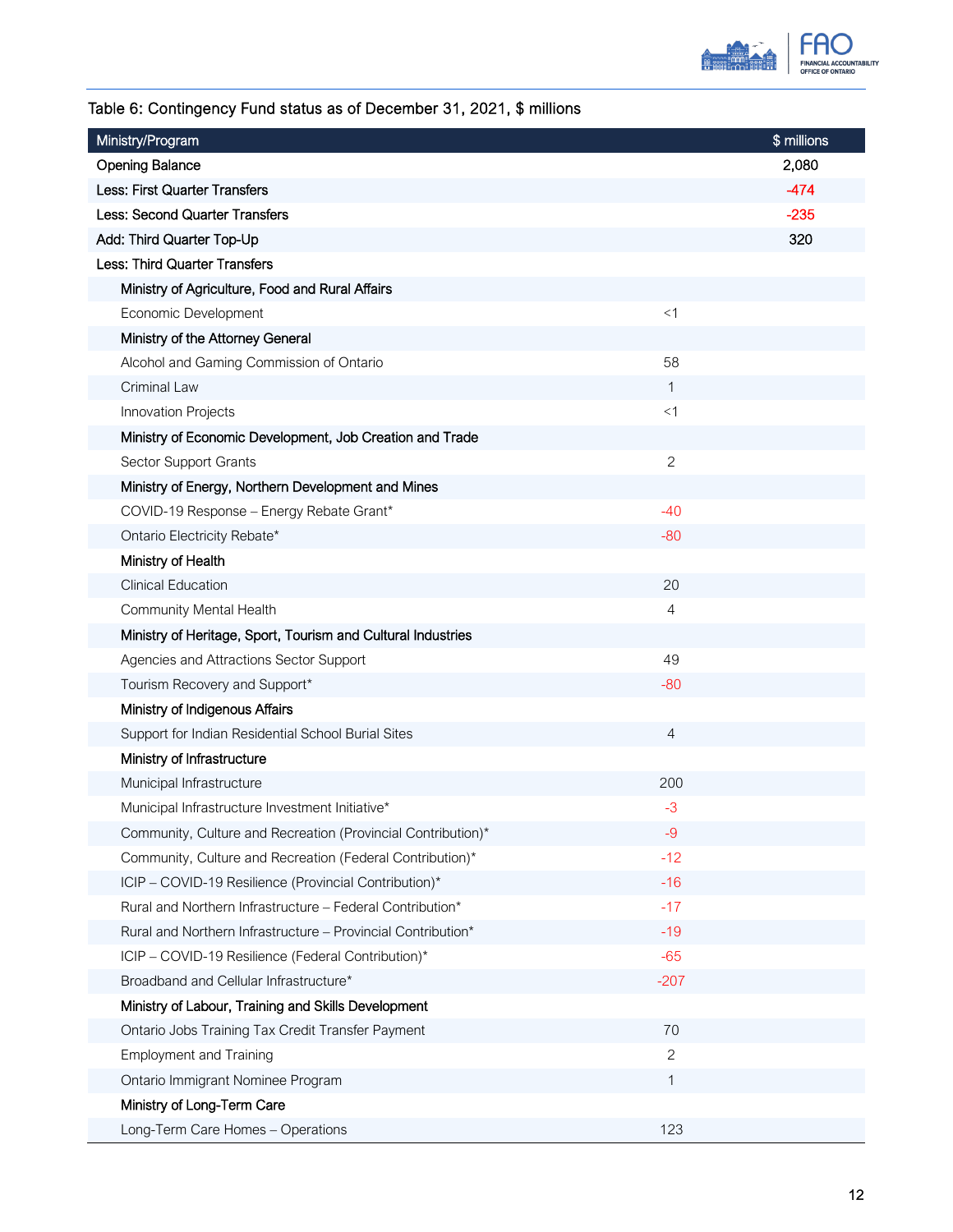

| Ministry of Municipal Affairs and Housing        |                |        |
|--------------------------------------------------|----------------|--------|
| Wheatley Residents Assistance Program            | 2              |        |
| One-Time Assistance for Wheatley Explosion       | $\overline{2}$ |        |
| Ministry for Seniors and Accessibility           |                |        |
| Seniors' Home Safety Tax Credit                  | 10             |        |
| Ministry of the Solicitor General                |                |        |
| OPP Investigations and Organized Crime           | 17             |        |
| Anti-Racism Directorate                          | $<$ 1          |        |
| <b>OPP Field and Traffic Services</b>            | 4              |        |
| <b>Institutional Services</b>                    | $\overline{2}$ |        |
| <b>External Relations Branch</b>                 | 2              |        |
| OPP Corporate and Strategic Services             | <1             |        |
| Ministry of Transportation                       |                |        |
| Metrolinx Operating Subsidies                    | 5              |        |
| <b>Treasury Board Secretariat</b>                |                |        |
| Employee and Pensioner Benefits (Employer Share) | 385            |        |
| <b>Ontario Digital Service</b>                   | 5              |        |
| Centre for People, Culture and Talent            | $\overline{2}$ |        |
| <b>Total Third Quarter Transfers</b>             |                | $-419$ |
| Balance as of December 31, 2021                  |                | 1,272  |

\* Negative values represent transfers from ministry programs to the Contingency Fund. Source: FAO analysis of information provided by Treasury Board Secretariat.